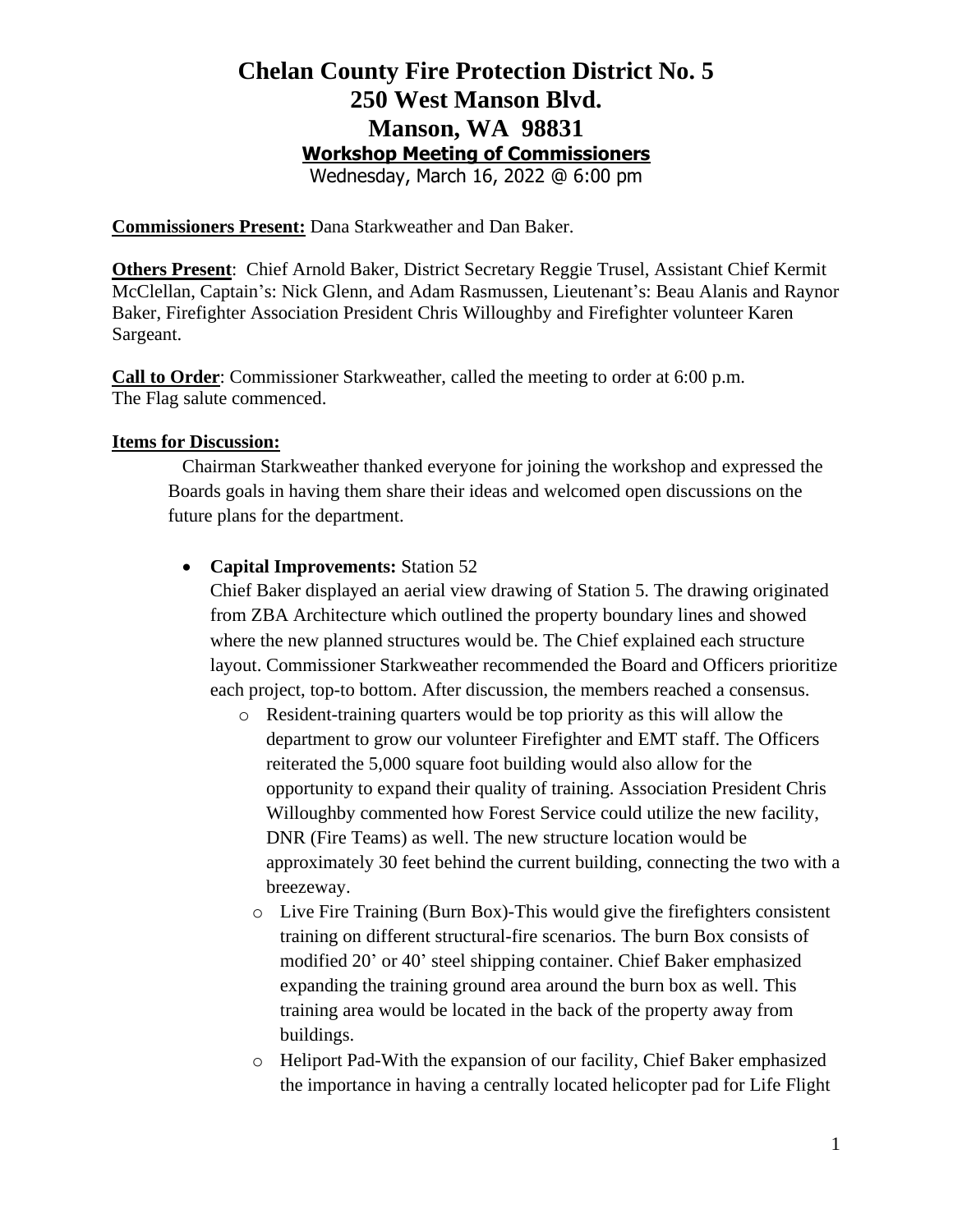### **Chelan County Fire Protection District No. 5 250 West Manson Blvd. Manson, WA 98831 Workshop Meeting of Commissioners**

Wednesday, March 16, 2022 @ 6:00 pm

to transport critical patience more efficiently. The pad is planned for the back left side of the property.

o Ambulance Bay-Chief Baker described the 2,000 square foot structure as being a shorter building with 2-3 bays, housing the ambulance and other vehicles. This structure location is planned near the left of the current building.

Chief Baker summarized in addition to the new structures, the property would require creating a sloped area for stormwater pond near the front corner of the lot. He concluded the individual planned areas will be connected by a driveway, sidewalks, and parking areas. The Officers showed their support and recognized how our Manson community is growing and the need for the facility expansion.

- **Apparatus Replacement:** Chief Baker presented the Apparatus/Equipment depreciation spreadsheet to the Board and Officers. He went over the current fleet inventory and how it looks with our future replacement goals. He reiterated the department is currently waiting to hear back on the AFG Assistance to Firefighter Grant, which would be used for a Type 3 (CAFS) Compressed Air Foam Systems structure truck. The DNR Grant we are currently applying for, will allow us to pair with the AFG. Discussion was made regarding a few other Apparatus along with plans for radios and equipment replacement.
- **Training Issues:** Commissioner Starkweather opened with encouraging feedback from the Officers on how the department can better manage the training program. Chief Baker displayed a spreadsheet of the priority topics and explained the different tasks that will need to be implemented under the training umbrella. He stressed the need to meet the standard training requirements. The Chief described his main focus is serving the Manson citizens not necessarily Survey and Ratings. Assistant Chief McClellan and Captain Rasmussen stated they felt confident the Officers could perform and were capable in doing the training portion. Chief Baker suggested the Administrative Assistant help with the online training (data-entry). He reiterated the need for the Officers to oversee the volunteers progress and keep them on track with their training plan. He closed with informing the members he would be emailing the spreadsheet to each of the Officers asking them to decide how that can help with the different tasks.

Commissioner Starkweather noted "compensation is on the board." He suggested the Board and Officers reconvene on April 14<sup>th</sup> for another Workshop.